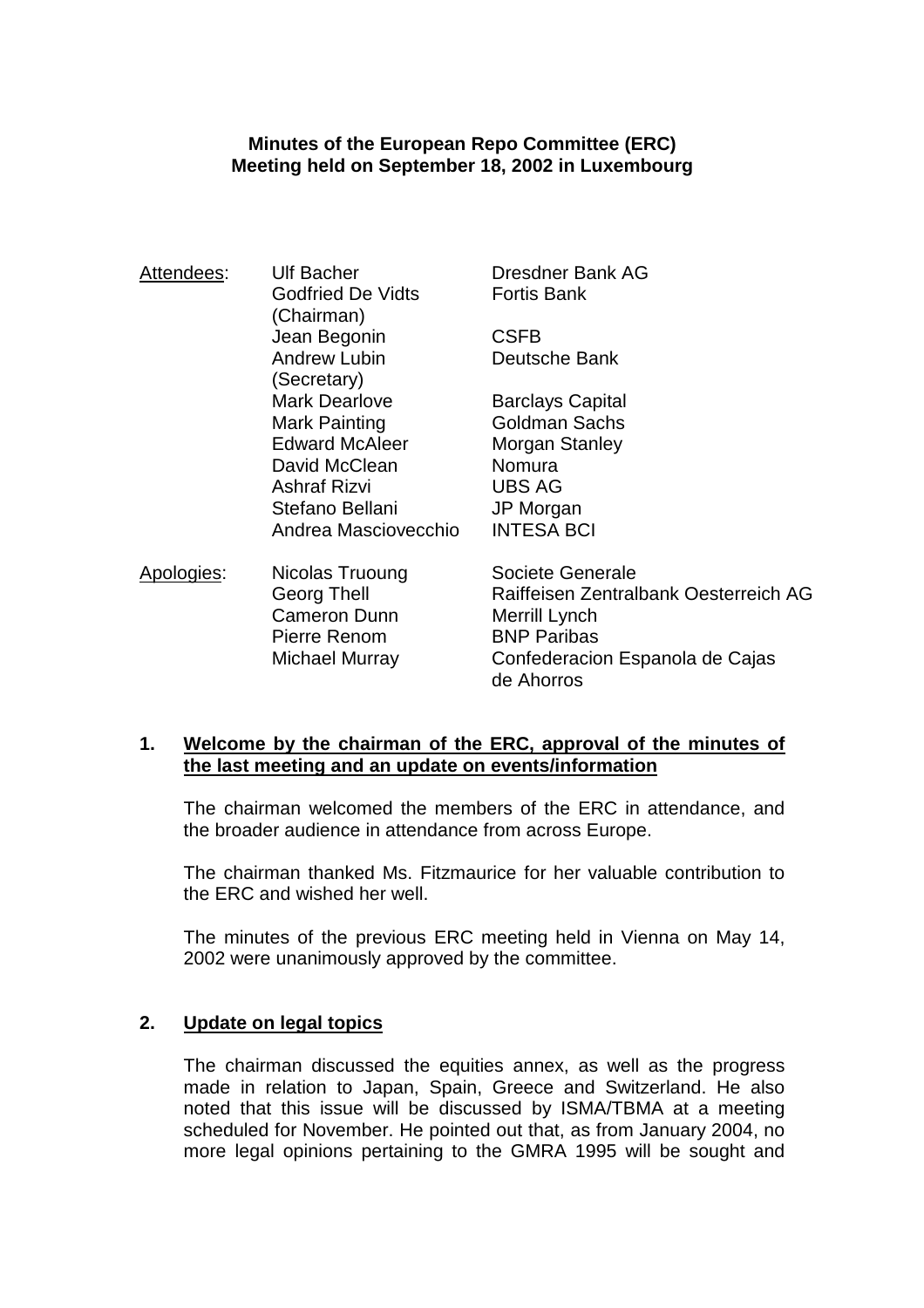firms should therefore assure the transfer to the GMRA 2000 in the near future.

The mini-close out notice was endorsed by the meeting.

 The chairman also mentioned that the 30 day grace period could be shortened, but this was to be discussed in the appropriate committees.

 The Euribor-ACI Short Term European Paper Task Force (the STEP Task Force) was mentioned. Reference was made to the ongoing discussion in the European markets re the clearing and settlement issues we face. Finally, the chairman mentioned that the ECB October monthly bulletin will have a feature on MMKT/Repo.

#### **3. Uniform trade days in the Euro-zone**

 The chairman noted that uniform trade days are needed in Europe to avoid intense confusion amongst repo trading desks. The chairman spoke to Brokertec/EuroMTS to coordinate trade days. The chairman also said that ATS's, CCP's, and debt agencies need to unify in order to improve liquidity on these days. A presentation to the Brouhns committee will be made.

#### **4. Repo Seminar**

 The chairman pointed out that a professional repo market course sponsored by ISMA and the ACI with professional speakers from the ERC and market experts will be held in Brussels on November 18/19, 2002.

#### **5. Euroclear/Clearstream settlement issue: final report**

 Ulf Bacher discussed the CBL, Eclear, CBL-CBF link. He talked through the complexities of the various settlement systems, specifically mentioning the link between Clearstream and Euroclear, noting that dealers have to move o/n, same-day via a bridge, which greatly limits the volume that can be traded. RABL only works if the securities are available in the lending pool of EOC and if delivery instructions are input from the CBF counterparty before 19:00.

 Ulf Bacher offered solutions which would lead to a same-day settlement system.

 He asked John Burke (present at the conference) if same day settlement could be readied for Germany.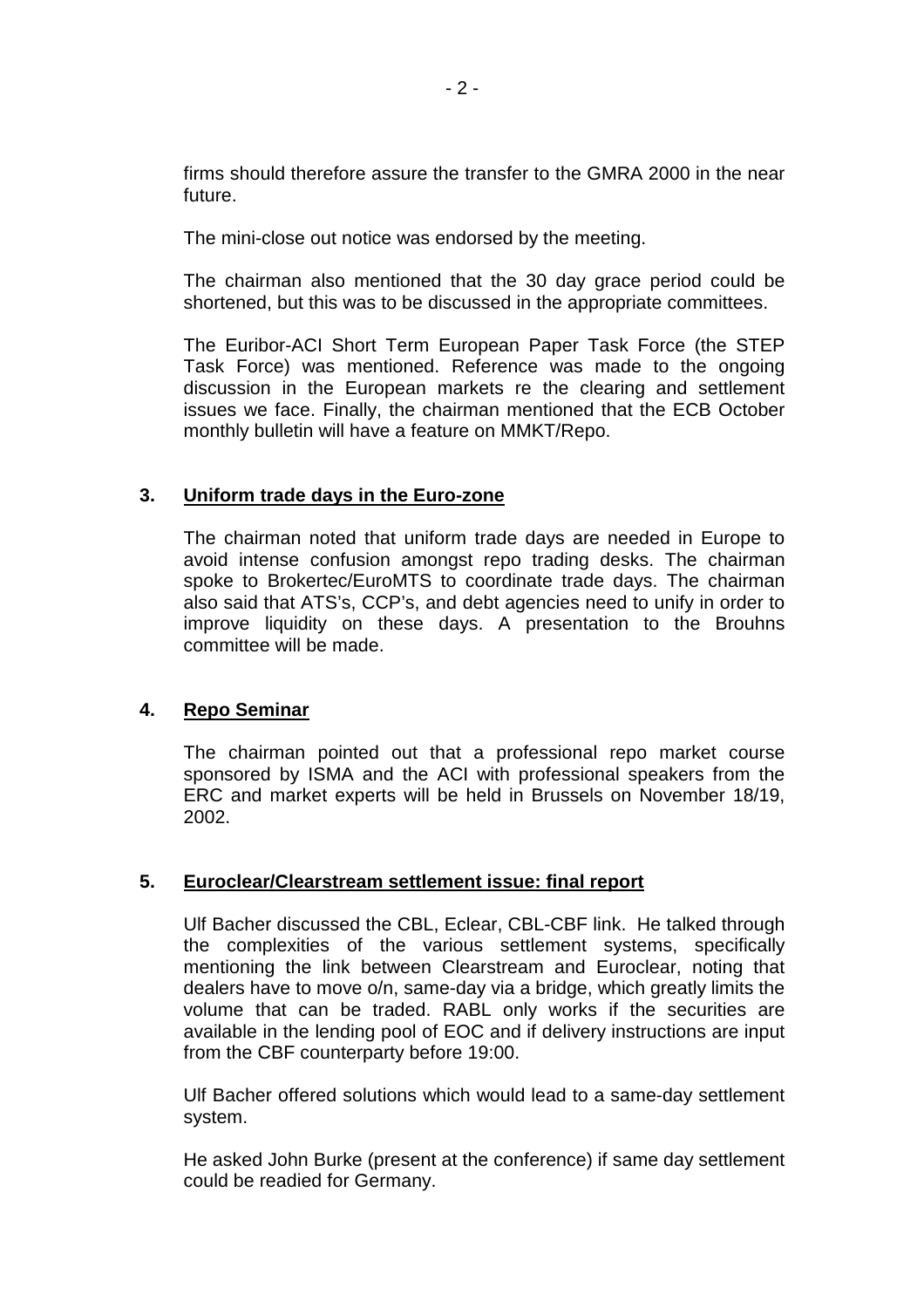#### **6. New developments in the repo market**

Ed McAleer mentioned the following:

 LCH/Brokertec introducing LCH as CCP for Gilts, and said that volumes of currently 10 billion per day were quite robust.

Fwd GC would be introduced shortly for Gilts.

 MTS have introduced "blind-non-blind". Can trade bi-laterally or choose counterparty.

Floating rate French repo will now be fungible electronically.

Spain-repo domestically (September 24, 2002) bi-laterally.

 CCP in Italy: LCH/MTS would be ideal solution instead of Clearnet and CCG. LCH still pursuing issues in Italy.

 Equity finance/Govt's look like they could merge as its "all collateral" at the end of the day.

#### **7. Use of ABS in repo transactions**

Presentation to be added.

#### **8. Commission communication on clearing and settlement: importance to the repo market framework**

 E. Wrigley of DG Market discussed how to deliver the goal of a single settlement transaction by looking at 15 different barriers, i.e. legal, regulatory, etc. to be removed.

 Repo can benefit from a choice of systems. We are currently suffering quite badly from the vast array of settlement systems.

### **9. Results of the 3rd repo survey**

 Richard Comotto of the ISMA centre spoke about the results of the survey**.**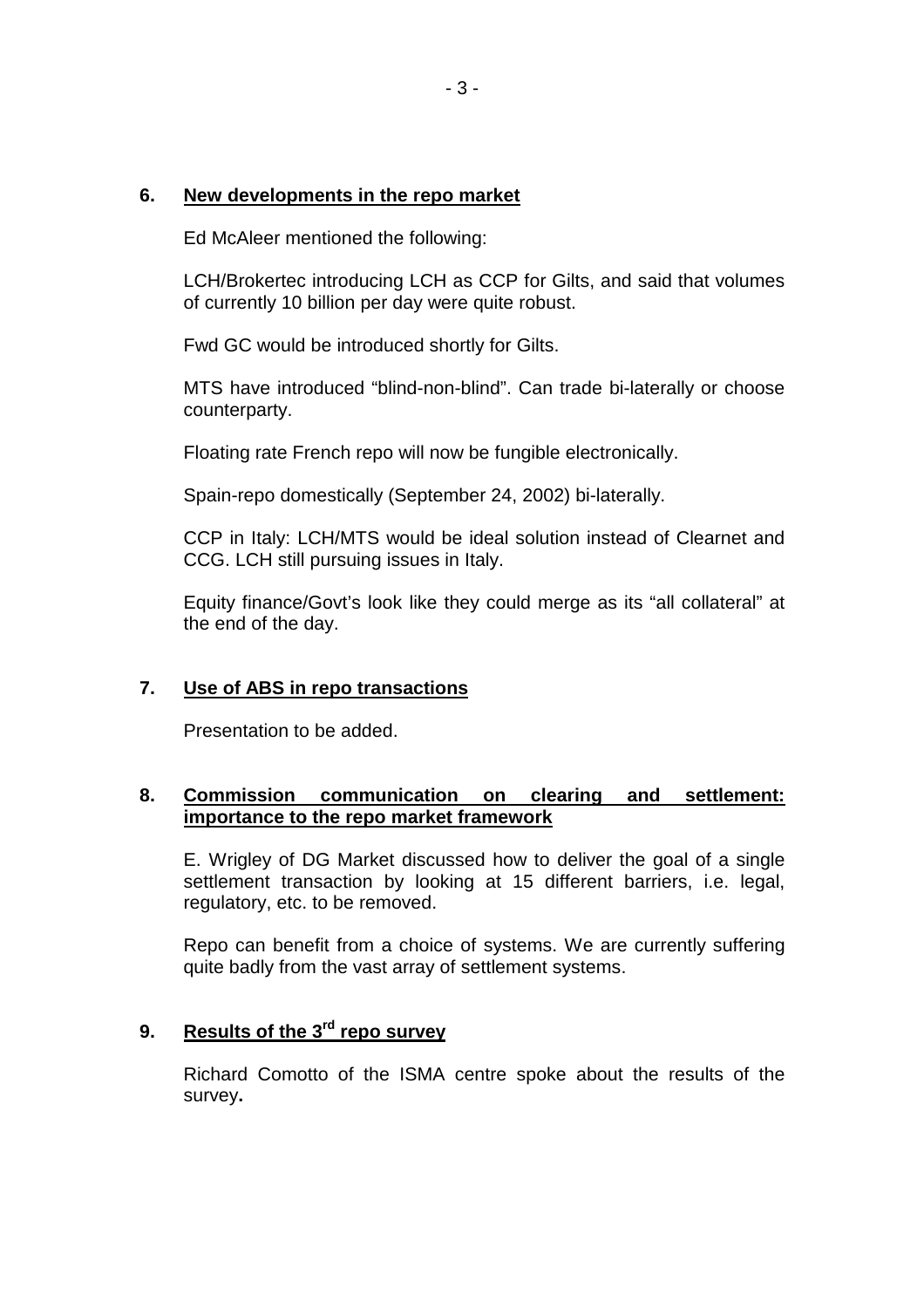### **10. Next ERC meeting**

 The next ERC meeting is intended to be held in February or March 2003. The chairman announced that there will now be two general meetings per year instead of three.

October 24, 2002 GDV/ys

The Chairman

 $\mathcal{A}$ 

Godfried De Vidts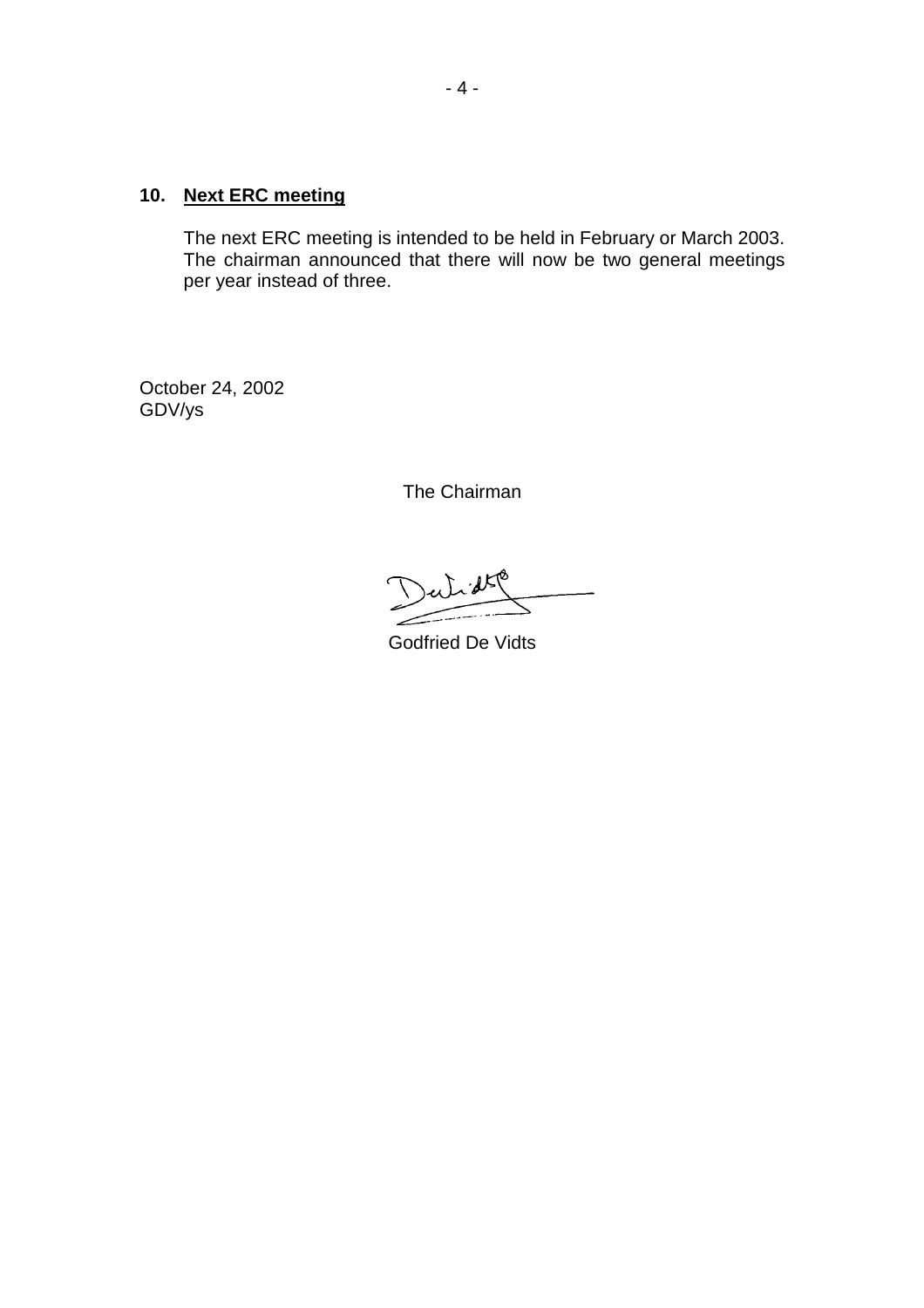

# **European Securitisation Forum**

Presentation to ERC General Meeting Luxembourg 18th September 2002 by Anthony Smith-Meyer ESF Vice Chairman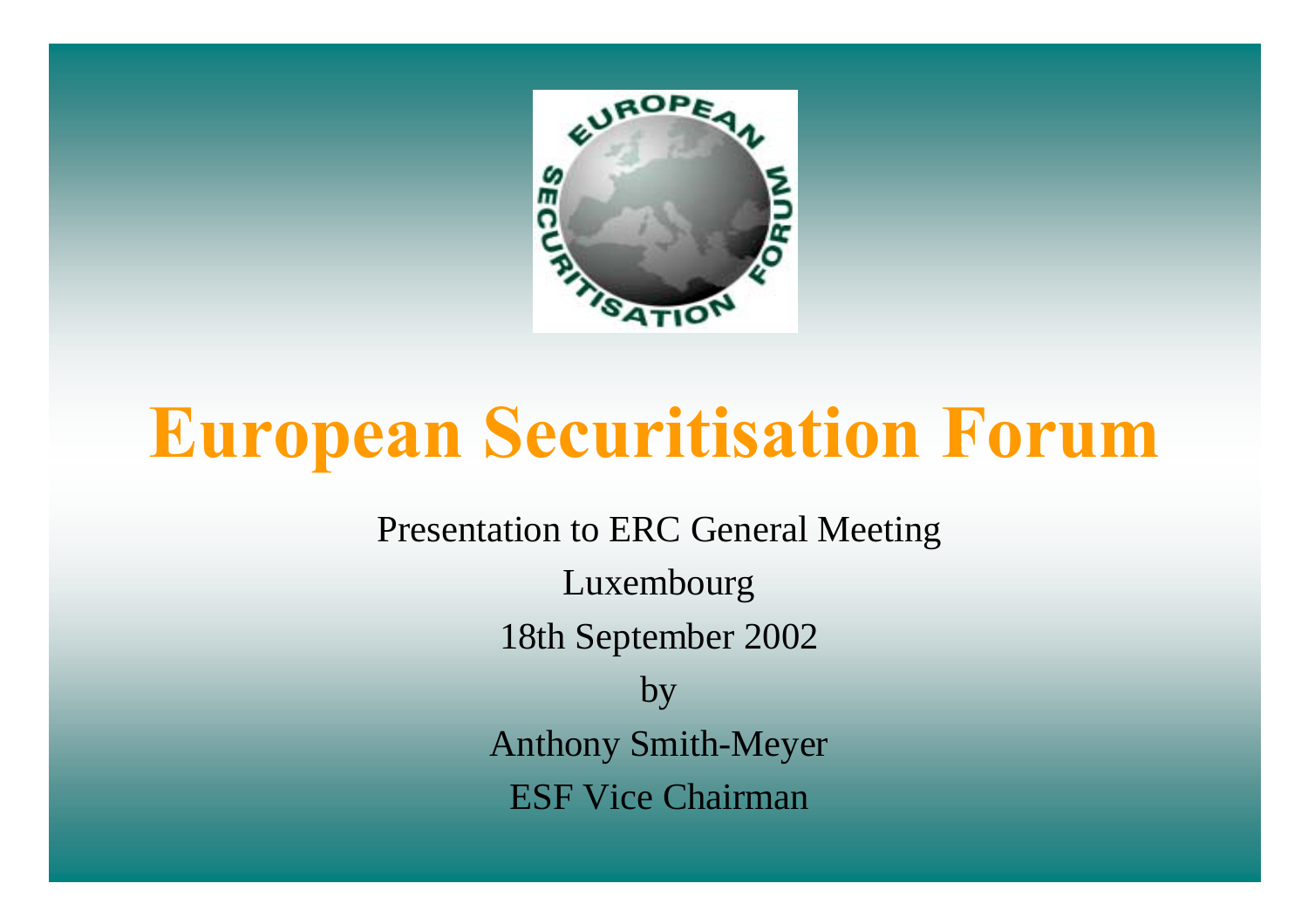

## **ESF Mission**

- $\Box$  **Broad representation of the financial services industry active in the field of securitisation in Europe**
- $\Box$  **Promote the continued growth and development of securitisation throughout Europe**
- $\Box$  **Increase awareness and further consensus with European regulators and standards-setters on issues considered crucial to the European securitisation markets such as regulatory, accounting, tax etc.**
- ❏. **Identify, recommend and implement market standardisation policies, practices&guidelines favouring efficiency in the primary and secondary markets.**
- **Educate and inform external constituencies, including legislative and regulatory officials, the financial media, industry participants and others concerning the operation, importance and policy benefits of the securitisation markets and related activities throughout Europe.**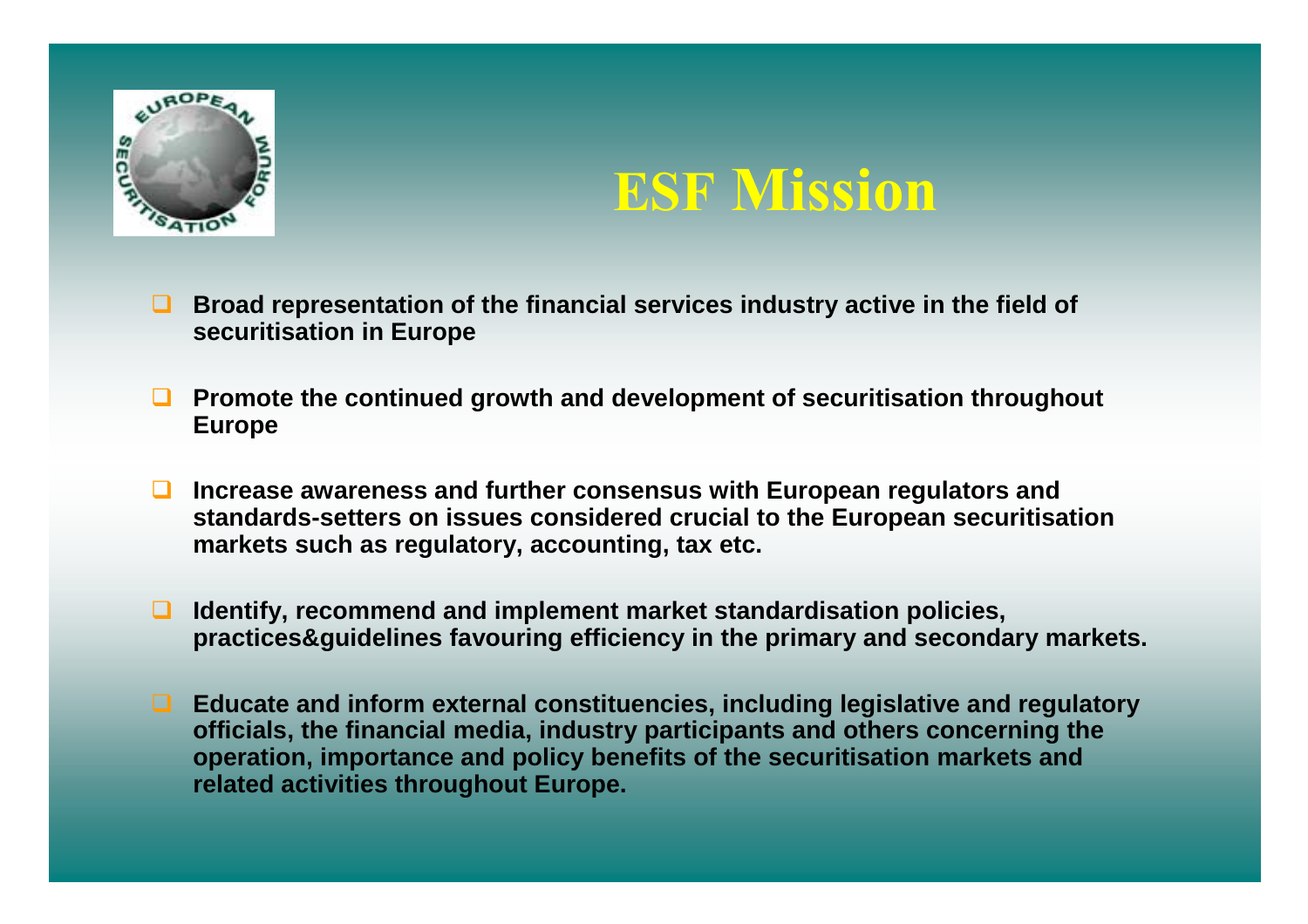

## **Recent Developments in the European Securitisation Markets**

- $\Box$  **The European funded securitisation issuance is expected to reach €162 billion in 2002, with a 16 percent increase compared to the previous year.**
- $\Box$  **An increasing number of European governments have accessed the securitisation markets directly or indirectly**
- $\Box$  **Synthetic securitisation transactions will continue to growth particularly in Germany due to cost benefits and regulatory capital constraints**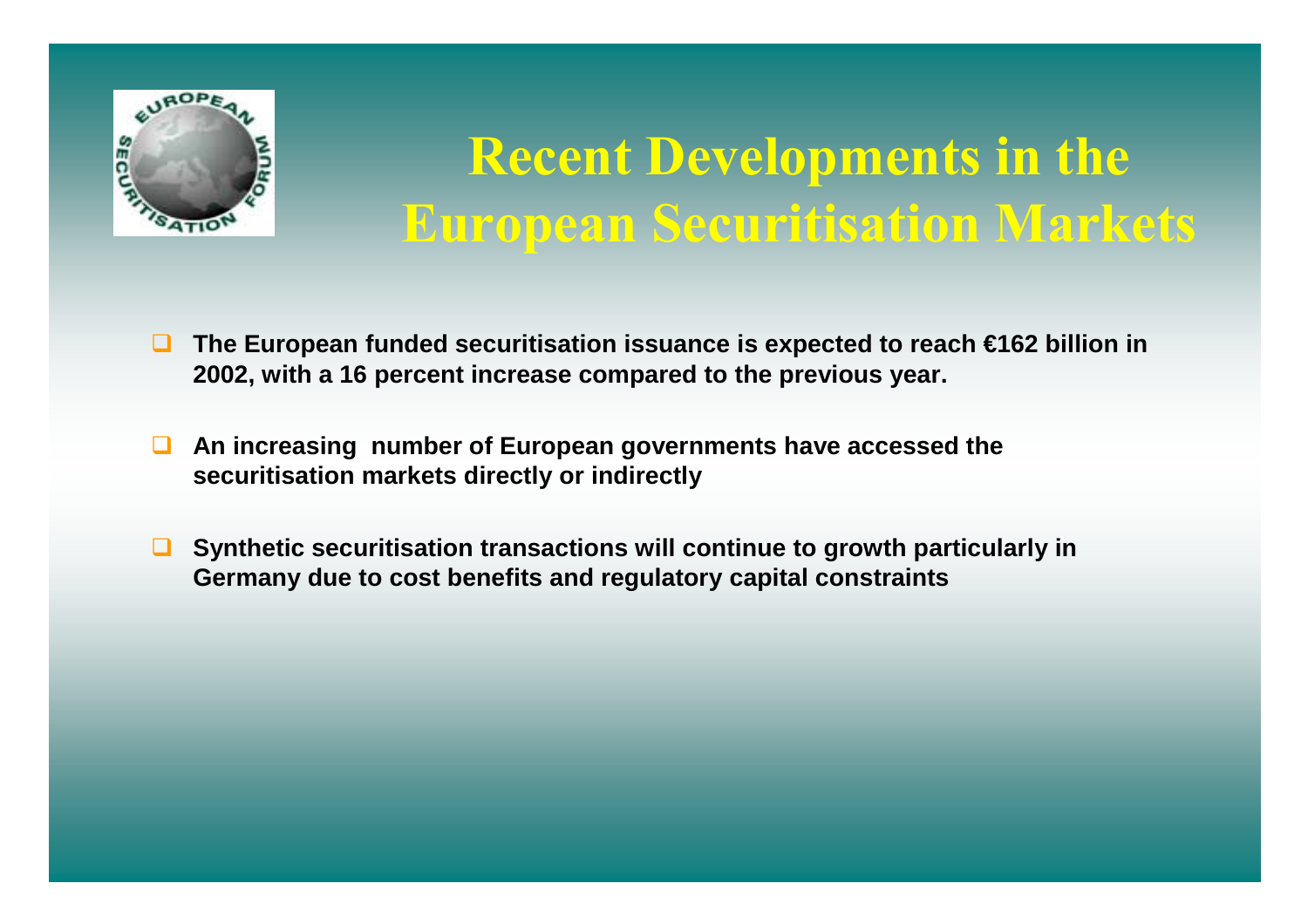

### **ESF Membership**

- $\Box$  **Membership in the ESF is available to the following categories of professional participants in the European securitisation markets: securities firms and banks (arrangers), issuers and asset originators, investors and asset managers, trustees, servicers, rating agencies, law firms, accounting firms, financial guarantors, stock exchanges and industry utilities, information vendors, suppliers and financial consultants, and other financial and professional service organisations.**
- $\Box$  **ESF members have a right to be involved in any individual project and initiative of the Forum, through the relevant subcommittee and task force.**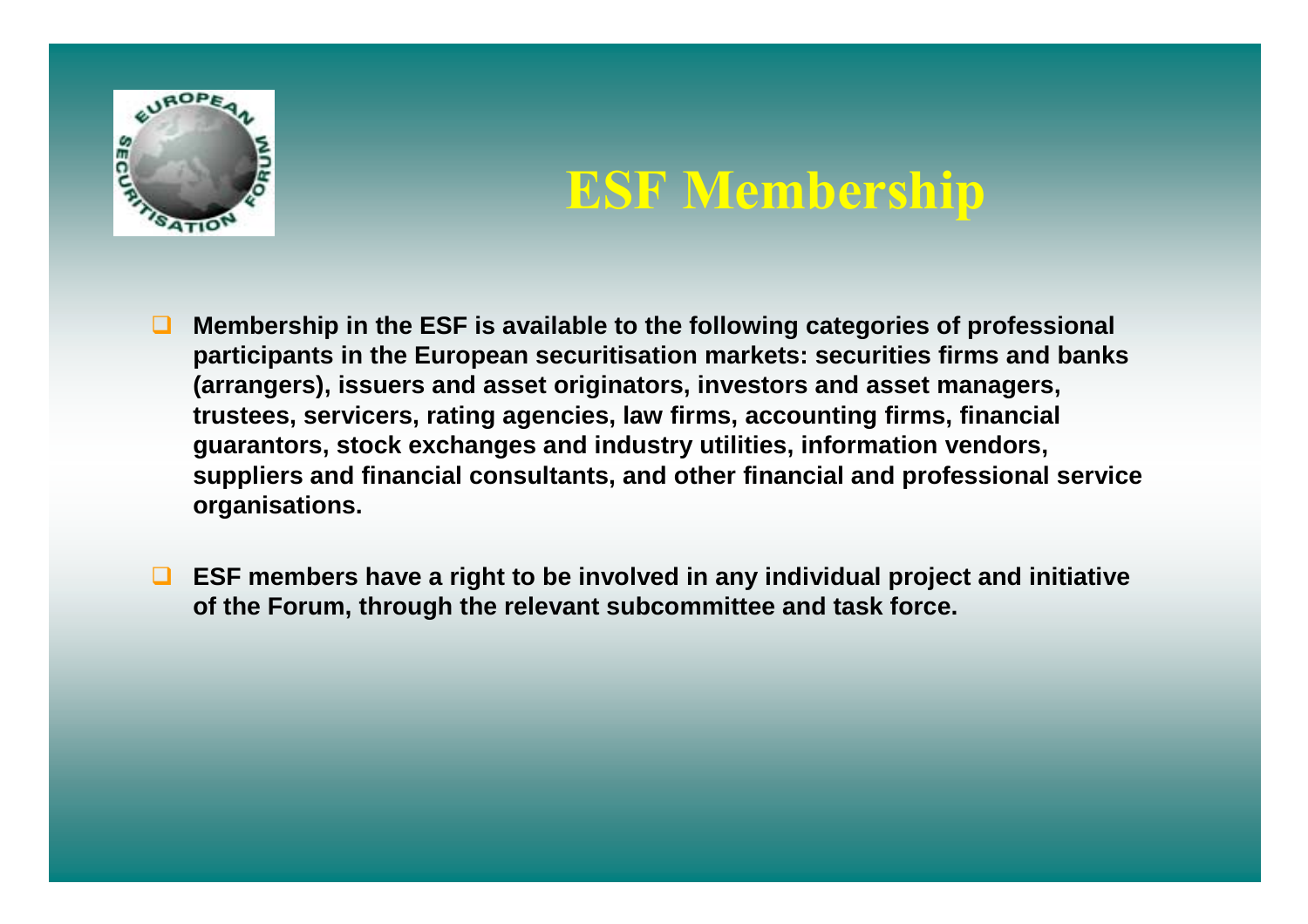# **80 ESF Members**

### **(as of 4. September 2002)**

**Abbey National Treasury Service ABN-AMROABS+MBS Consulting Schemann-Teuber GmbHABS Reports Limited Artesia Banking Corporation Axa Colonia Asset Management GmbH Bank of America Securities LLCBank One, NA BankGesellschaft BerlinBanque Générale du Luxembourg Barclays Capital Bear Stearns International LimitedBedell CristinBNP ParibasBloomberg Cadwalader, Wickersham & Taft Cayman Islands Stock Exchange CCM International LimitedChannel Islands Stock Exchange CIBC Wood Gundy Oppenheimer Cleary, Gottlieb, Steen & Hamilton Clifford Chance PűnderCommerzbank SecuritiesCountrywide Securities Corporation Crédit Agricole Indosuez Credit Lyonnais Credit Suisse**

**Credit TradeCrown Mortgage Management Deloitte & Touche LLPDepository Trust & Clearing Company Deutsche Bank AGDexia Financial MarketsDresdner Bank AGErnst & Young Etude Bonn, Schmitt, Steichen European Bank for Reconstruction & Development European Credit Management Financial Security Assurance Limited Fitch Ratings Fortis BankGMAC CM Europe GMAC RFC UK LimitedGoldman SachsHalifax plc HSBC Bank plc ING J.P. Morgan Chase Law DebentureLandesbank Baden-Wurttemberg Lehman BrothersLloyds TSB Bank Maples**

**Mayer, Brown, Rowe & Maw MBNA America BankMerrill Lynch International Moody's Investor Service Limited Morgan Stanley International Mourant Group Norton RoseOgier & Le Masurier PriceWaterhouseCoopers Reiten & Co ASA (Norge) R&R Consulting Royal Bank of Scotland PLC RFC Mortgage Services Limited Schroder Salomon Smith Barney Skandinaviska Enskilda Banken ABSidley Austin Brown & Wood Société GénéraleStandard & Poor'sState Street Global AdvisorsStructure Finance Management Titulización de Activos SGFT, S.A. Tokyo-Mitsubishi International UBSUniCredit Banca Mobiliare SpA Weil, Gotshal & Manges Westdeutsche LandesbankWilmington Trust Global Service**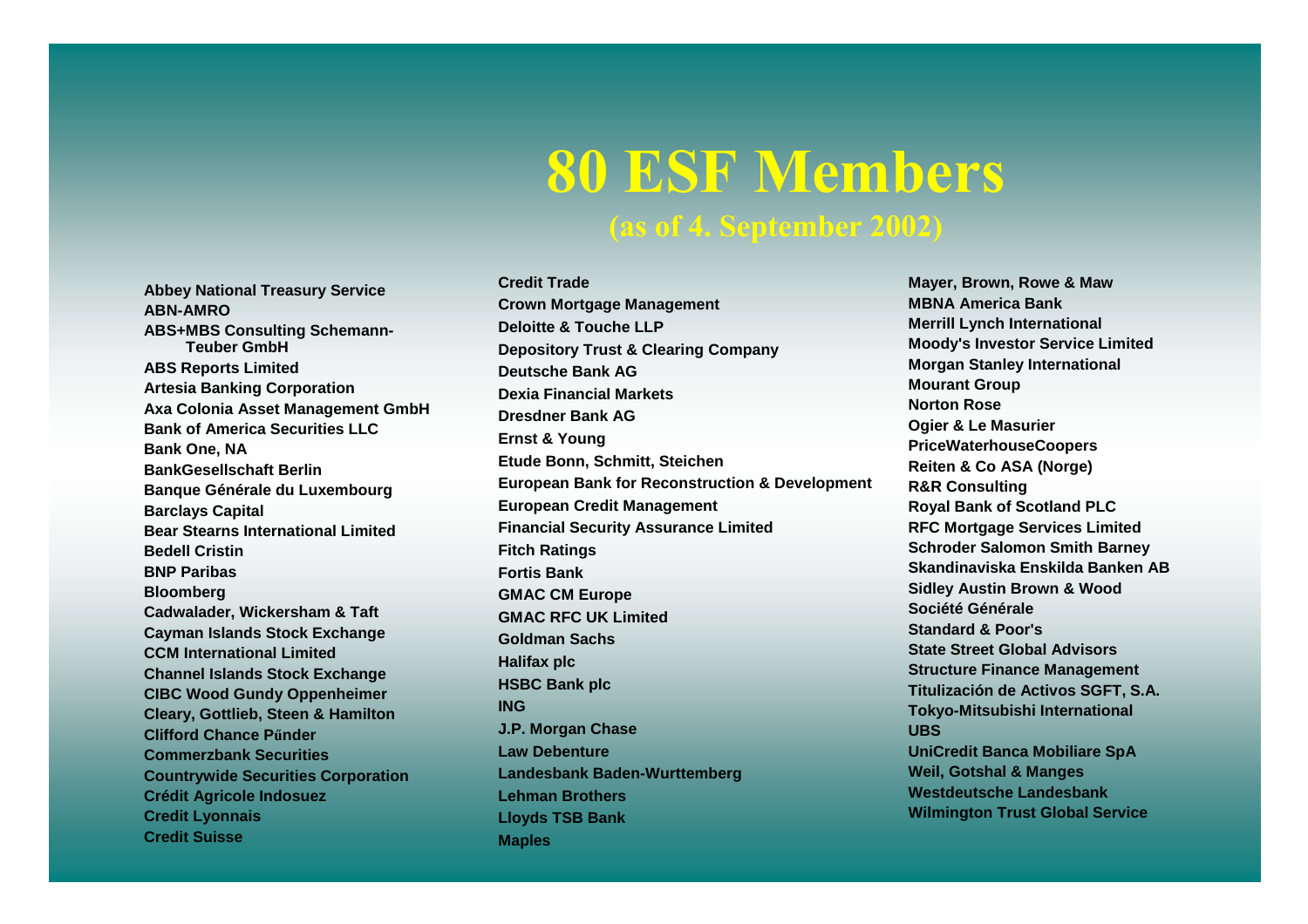

### **ESF Organisational Chart**

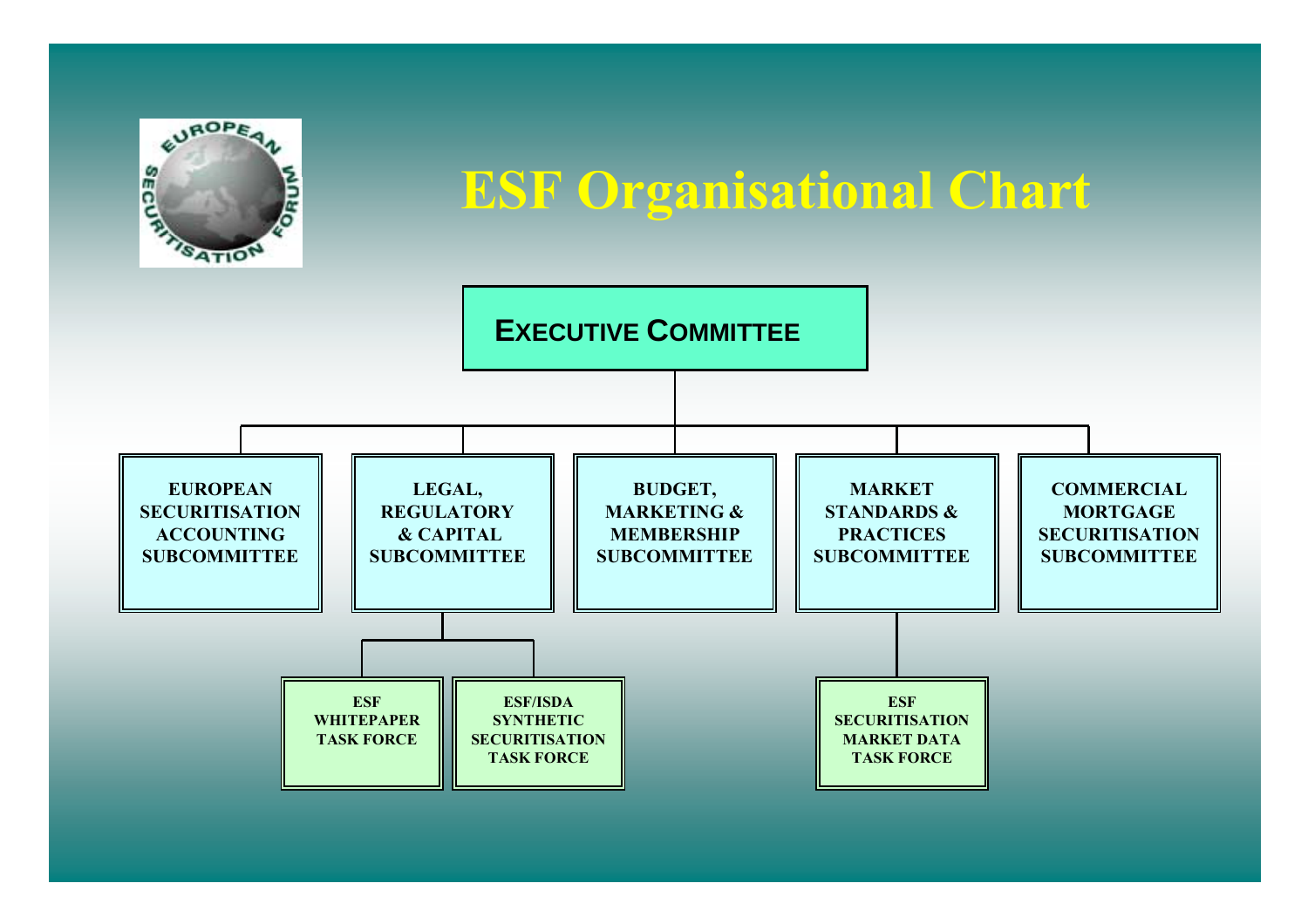

## **Recent ESF Letters**

**11. September 2002**

**ESF Basel II Comment Letter on asset securitisation under the supervisory formula approach and the ratings based approach**

- **29. August 2002 ESF Letter to the Registration Group on a proposed text to amend the EU Prospectus Directive**
- **6. August 2002 ESF Letter to the International Accounting Standards Board on the proposed amendments to IAS 39**
- **29. July 2002**

**ESF Letter to the Commission Bancaire on the revised rules for risk weighting in securitisation transactions**

**17. May 2002**

**ESF Letter to the International Accounting Standards Board on consolidation and SIC 12**

**7. March 2002**

**ESF Basel II Comment Letter on current proposed treatment of hedged super-senior tranches in synthetic securitisation transactions**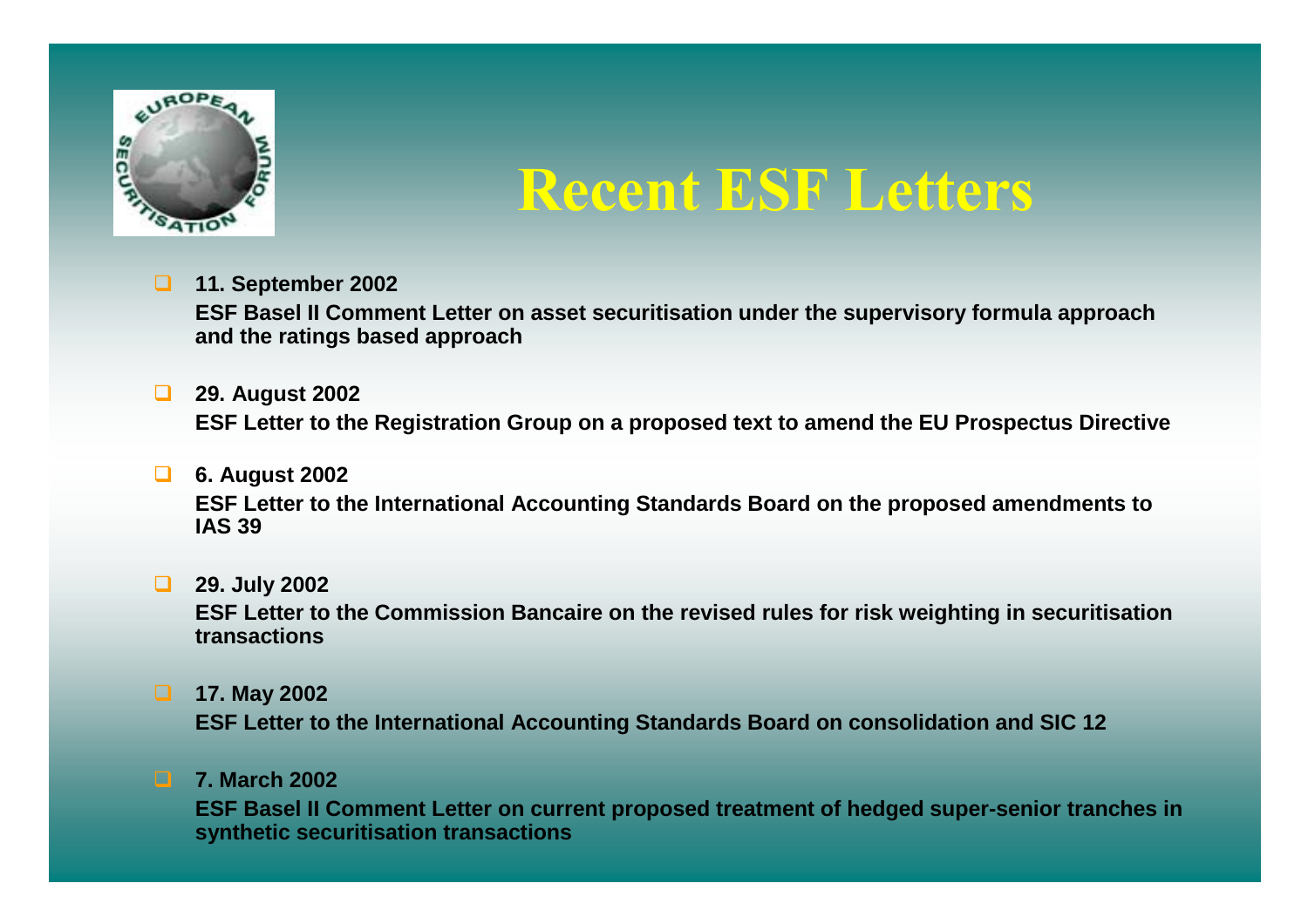

## **ESF Projects and Initiatives**

### ■ Revision Process to the Basel Capital Accord

- $\Box$  Representing the European securitisation industry on regulatory capital issues affecting securitisations,
- $\Box$  direct and continuing interaction with the Basel Committee on Banking Supervision's Securitisation Group.
- $\Box$ filed four detailed comment letters.
- **□** hosted several Roundtable discussions with regulators and senior ESF members

### **Joint ESF/ISDA Efforts on Synthetic Securitisations in Europe**

- Active co-operation with ISDA's European Office regarding synthetic securitisation issues.
- Establishment of a joint ESF/ISDA Task Force
- □ Joint filing of a comment letter with the Basel Committee
- $\Box$ Joint meetings on synthetics with the Basel regulators.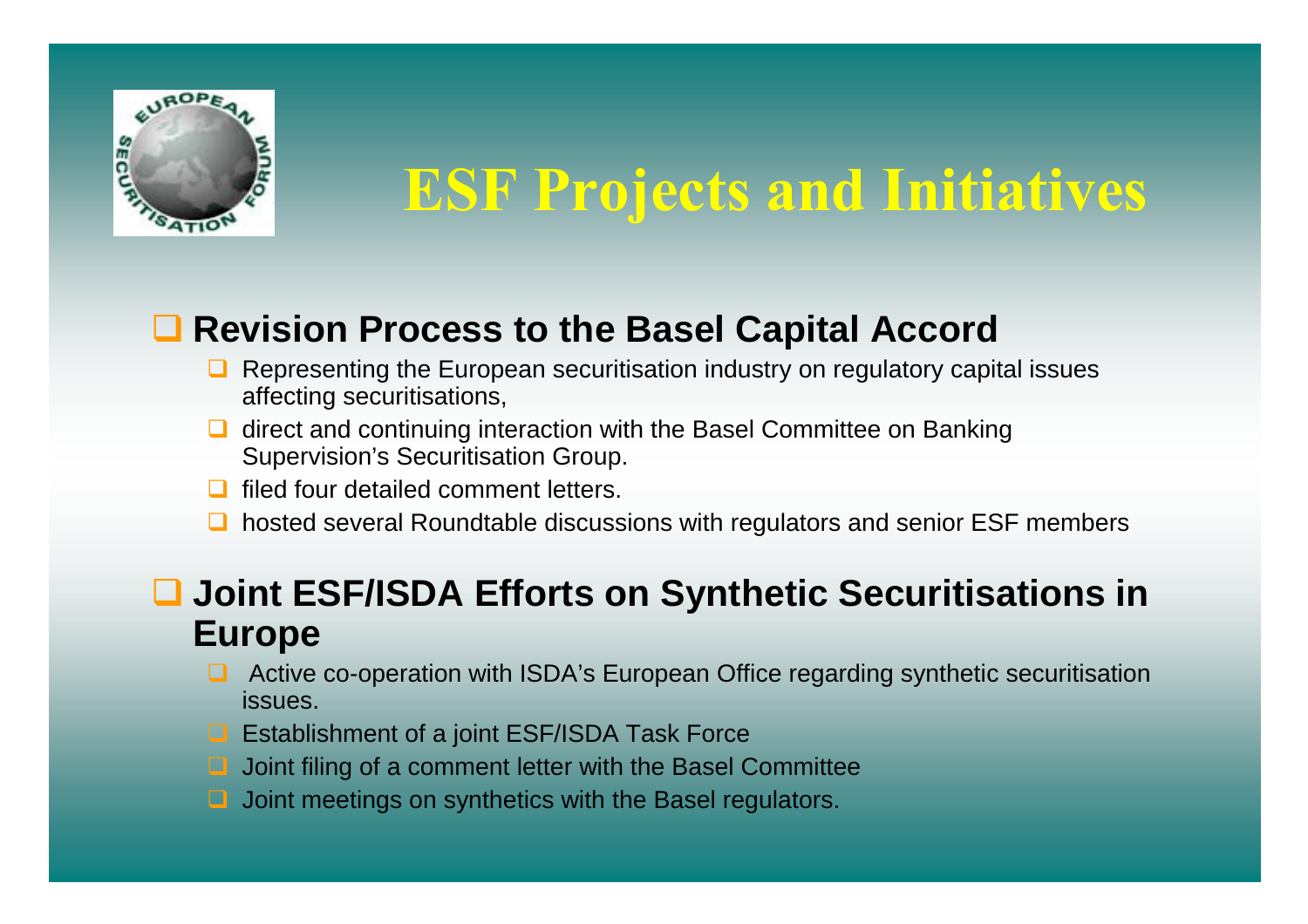

## **ESF Projects and Initiatives**

### **Advocacy Initiatives in Respect of International Accounting Issues**

- **Q** Formation of an International Accounting Subcommittee
- **□** Communication with the International Accounting Standards Board (IASB)
- $\Box$  Particular focus on the application and interpretation of IAS 39 and SIC 12, as these affect the recognition, derecognition and consolidation of assets conveyed to securitisation Special Purpose Entities.

### **Production of the Whitepaper - a Framework for European Securitisation**

- Production of a document entitled "A Framework for European Securitisation".
- $\Box$  Focus on the current lack of a more uniform and harmonised environment for securitisation in Europe
- A 'blueprint' that sets forth visionary and aspirational goals for the evolution and enactment of key legal, regulatory, tax, capital, accounting and market practice provisions, standards and guidelines.
- $\Box$ In June 2002, the Forum presented the Paper at a roll-out symposium in Brussels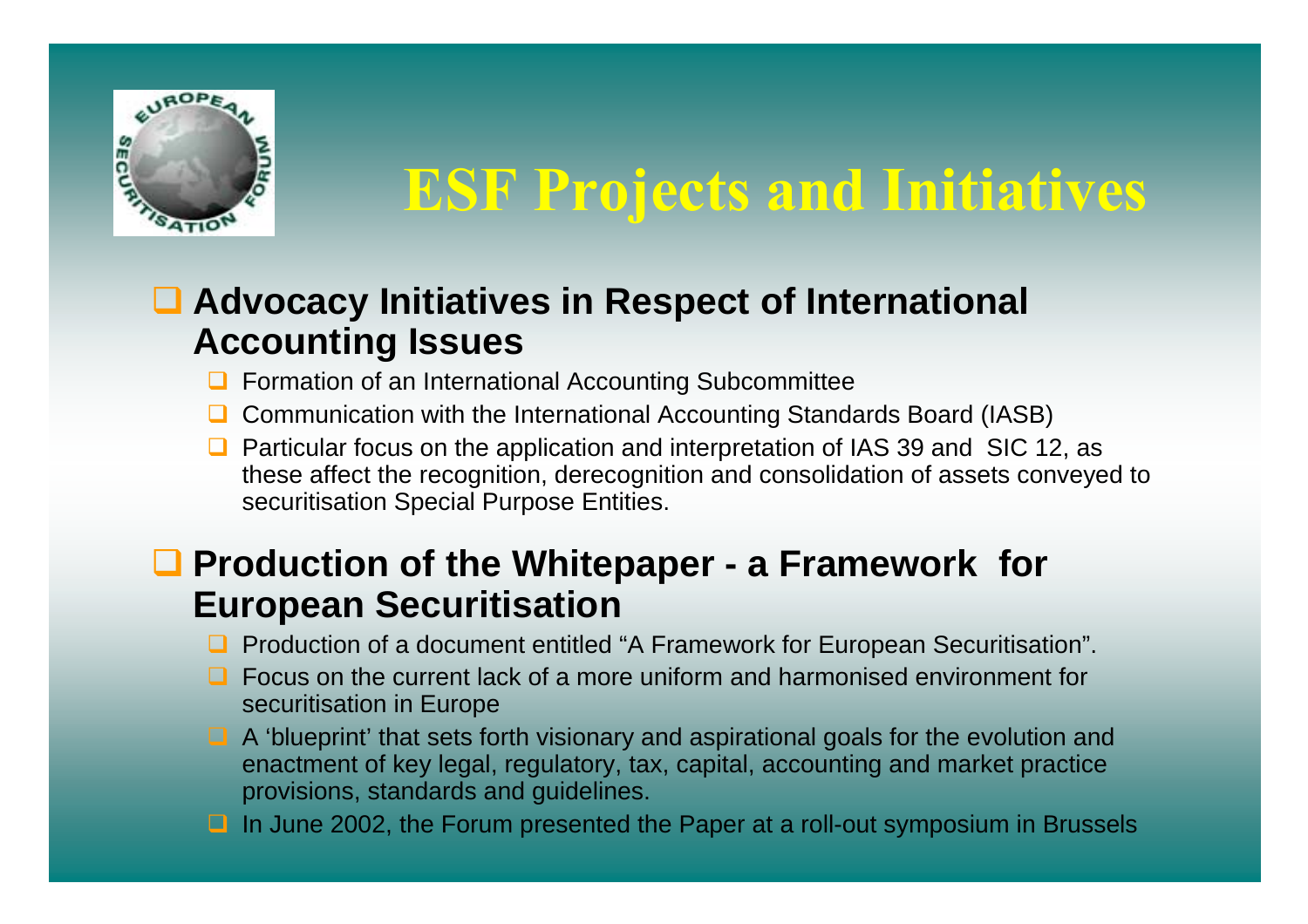

## **ESF Projects and Initiatives**

### **ESF Securitisation Data Report – ESF Securitisation Market Outlook**

- **□** In November 2001, the Forum published the first ESF Securitisation Data Report
- $\Box$  Providing ABS and MBS transaction data to ESF members and other European securitisation market participants
- $\Box$  In January 2002, the Forum published the first ESF Securitisation Market Outlook to provide European securitisation issuance projections for 2002.
- **■** In March 2002, the Forum published the second ESF Securitisation Data Report including European Pfandbrief issuance for the first time.
- Summer Issue reports new issuance of European securitised debt totalled €60.7 billion in the first half of 2002, down 6.3 percent compared to the first half of 2001

### **Post-Issuance Transaction Reporting Recommendations**

- Recommendations on Post-Issuance Transaction Reporting recently consolidated and republished in a publication entitled "Securitisation Market Practice Guidelines"
- Objective to improve the quality, uniformity and availability of key information to securitisation market participants
- $\Box$ Guidelines have been translated into German, Italian, French and Spanish.
- $\Box$ The Forum expects to continuously update and supplement these Guidelines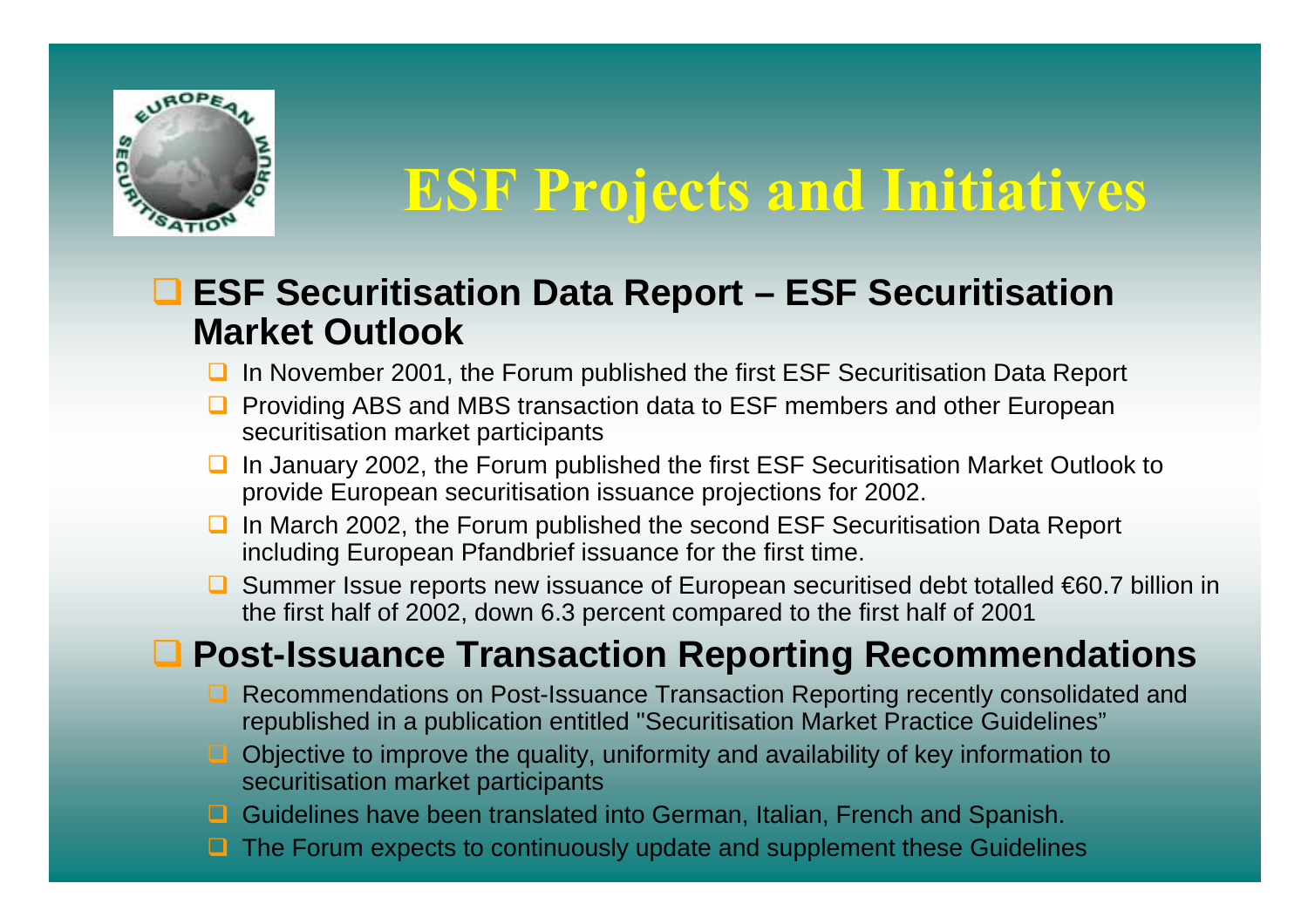

# **Use of ABS and MBS as Collateral for Repo Transactions**

**Current issues affecting the European securitisation markets**

**While ABS and MBS are widely used in tri-party repo transactions in the US repo market, the European securitisation markets are experiencing a number of issues that are limiting the use of ABS and MBS as collateral for repo transactions, such as:**

❏ **Liquidity – part of the European ABS and MBS are not sufficiently traded**

 **Transparency is a major issue due to the fact that it is difficult to gather price information regularly on a large number of European ABS and MBS. Frequent pricing is a key element for the use of ABS and MBS as collateral in tri-parti repo transactions.**

■ Lack of standard criteria for the use of ABS/MBS as eligible collateral for primary **market operations by the European Central Bank**

□ **Difficulties in fixing the minimum size of an ABS/MBS tranche to be used as collateral for repo transactions**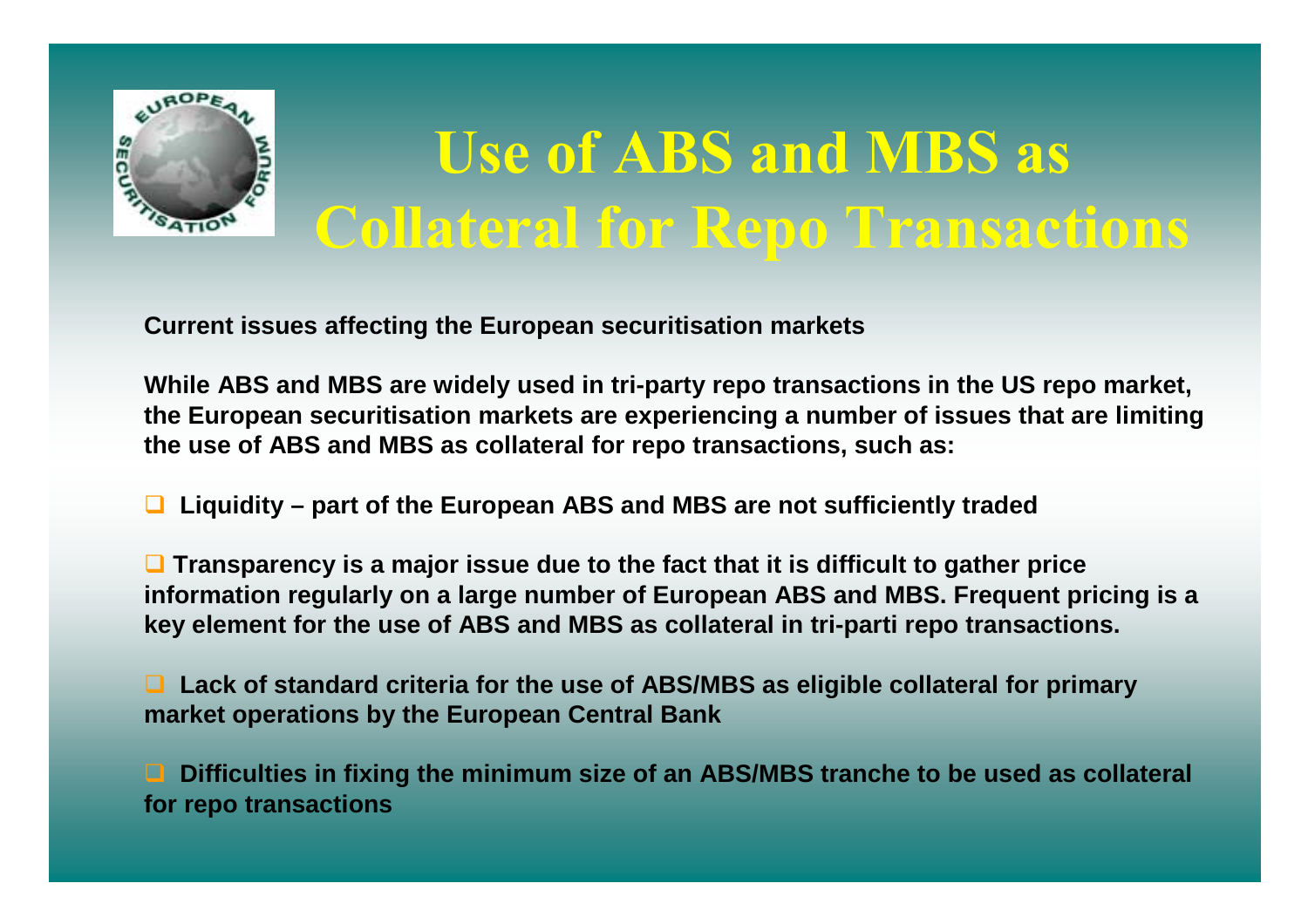

# **Use of ABS and MBS as Collateral for Repo Transactions**

**Current Initiatives of the European Securitisation Forum**

**The European Securitisation Forum ("Forum" or "ESF") is currently engaged, through its Market Standards and Practices Subcommittee and the Market Data Task Force, in a number of projects to increase liquidity and transparency in the European securitisation primary and secondary markets.**

**The Forum is working on a project called "European Securitisation Indicators" which is intended to provide weekly MBS spreads on a selected number of European MBS buckets characterised by specific maturity (from 3 to 4.5 years; from 5 to 7.5 years; and from 8 to 10 years) and rating between AAA and A, and not a specific price per each single MBS tranche as required when it is used as collateral.**

**The ESF's Market Standards and Practices Subcommittee recently agreed to draft a letter to the European Central Bank advocating the inclusion of European ABS and MBS as eligible collateral for repurchase transactions in the primary repo market.**

**The Forum is also scheduling a number of high level meetings with data vendors in order to promote the publication of European ABS and MBS prices on a regular basis.**